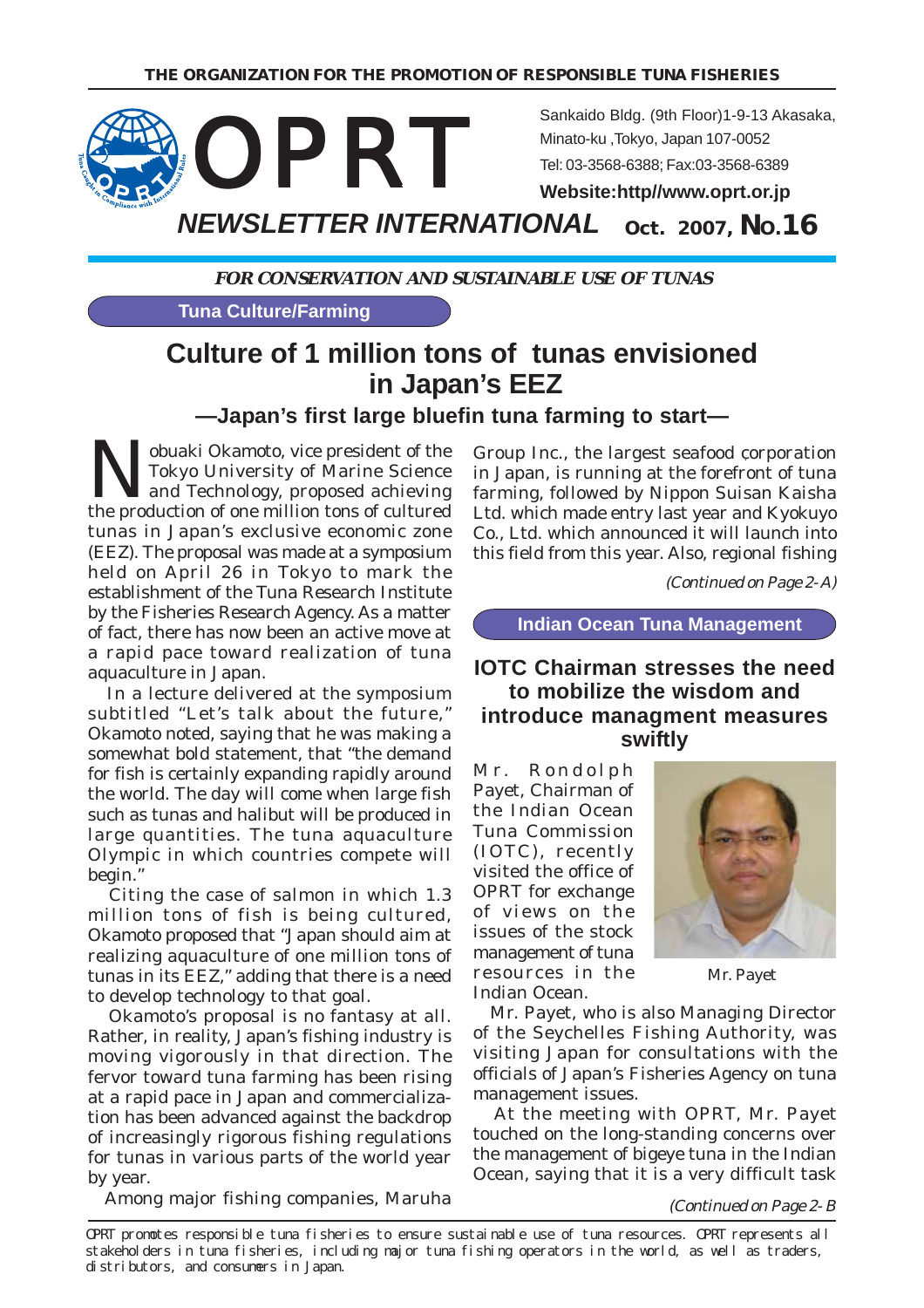#### (Continued from Page 1-A)

organizations have been tackling with bluefin farming.

 As one example, Ine Fisheries Cooperative Association in Kyoto Prefecture, started in September this year farming of large bluefin tuna of the size of 100 kilograms for the first time in Japan. In the initial year, the association plans to produce about 700 bluefin tunas. The fish will be fed into the size of 110- 120 kilograms, and will be shipped to the market in mid-December at the earliest.

 Further, Uwa Sea Fisheries Production Cooperative in Shikoku, western Japan, has

#### (Continued from Page 1-B)

as it involves the interests of a number of member countries.

 He stressed, however, the need to mobilize the wisdom of all parties concerned and introduce management measures as swiftly as possible. "The longer we postpone the discussion of this issue, the solution will become certainly more difficult," he said.

 What follows is an excerpt from his interview with OPRT.

Question: You have been appointed as Chairman of the IOTC at the last annual meeting held in May this year. What do you think about the IOTC and how do you intend to lead it as Chairman?

Payet: I have a very difficult task ahead of me and as you know there are concerns on the Indian Ocean, big eye tuna stock which is believed to be harvested beyond its maximum sustainable yield. The scientific committee reported that the sustainable catch level of big eye is 111,000 tons but the total annual catch in recent years has been around 120,000 tons. The SC recommended reducing the catch amount but the Commission could not agree on any form of reduction. It is very difficult to introduce a regulatory measure such as setting catch quota or capacity limitation due to differences of interests among parties for social, economic and political reasons. We have to find a solution where no one is worst off. For example, there are some countries with desire to increase their catch for developing their own industry, knowing the status of the stock, but we need to compromise sensitively and realistically. We cannot go on shifting management

been engaged in raising bluefin tuna in cages since two years ago. "We would like to promote tuna farming to vitalize the Uwa Sea region," says the head of the cooperative.

 The enthusiasm and efforts of Japan's tuna farmers, backed by their technological development capability, will certainly realize supply of large quantities of high-grade tuna to the market in the near future. The day will be near when bluefin tunas farmed in Japan will be supplied not only to the Japanese markets but to the markets in other parts of the world as well.

measures to next year because the more we do that, the more difficult it will become.

Question: It is said that tuna resources are declining because of increase of super purseseiners. How do you think about it?

Payet: Control of tuna fishing capacity must be solved globally and also regionally within the regional bodies, and the recent Kobe meeting was a step in the right direction. Only blaming purse-seine' or 'longline' fishing capacity unilaterally can not solve the problem of over fishing capacity.

 A fair and balanced way to solve the problem must be developed. In order to ensure sustainable use of the resources, which is the common goal of IOTC parties, I wish to lead the Commission to introduce some new measures to address the over fishing capacity. For example, as far as I can recall, there is no capacity study done in the Indian Ocean tuna fisheries although one was recommended in the previous IOTC meetings. In my view, a single measure does not work, and measures incorporating multiple aspects and absorbing different interests are necessary.

Question: Japanese tuna longliners have been permitted to fish in the 200 mile zone of the Seychelles. As Managing Director of the Seychelles Fishing Authority, what do you think about the entry of Japanese tuna vessels in your waters?

**Payet:** The Seychelles respects the principles of UNCLOS which recognize the rights and duties of the coastal states and other states concerning access to the exclusive economic zone. We accept Japanese vessels as well as those from other parties based on this principle. Also, the Seychelles has a good cooperative relationship with Japan in the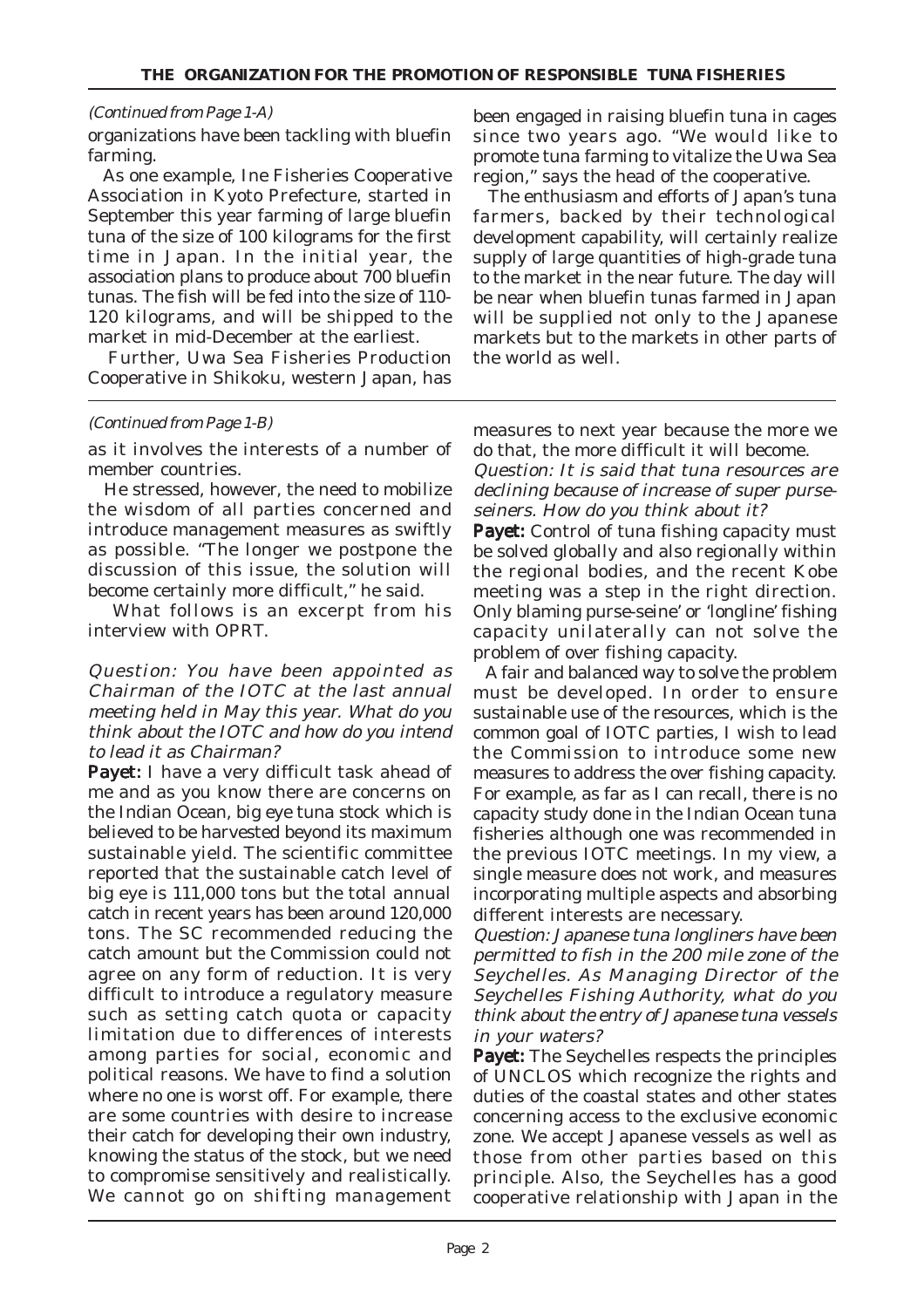field of fisheries over 40 years and we wish to maintain such a relationship in the future as well.

 Regarding management of tuna fisheries, bilateral cooperation with Japan at the government level is important in order to solve the problems which are basically further addressed in the multilateral negotiations because of highly migratory nature of tunas. Perhaps the way forward is to foster further bilateral relations with a view to solve more complex multilateral fisheries issues.

 No further increase of tuna fishing capacity, for example, is a challenge, and cooperation with Japan is necessary to realize it in the multilateral negotiations in the IOTC.

Question: Do you know OPRT? Payet: Yes, I know very well. OPRT's role is

important to develop sound and rational tuna fishing industries in the world through promoting responsible fisheries.

#### **OPRT News**

### **OPRT promotes measures to prevent incidental catches of marine turtles and seabirds**

**OPRT** has been promoting measures to<br>longline fishing in the past. This fiscal<br>wear by recommendations of a panel of reduce incidental catch in tuna year, by recommendations of a panel of experts from the National Research Institute of Far Seas Fisheries and Industries established by OPRT in dealing with the issue of incidental catch, OPRT made a poster and a pamphlet, with the assistance of the Fisheries Agency of Japan, to encourage the crew to use circle hooks during their operation in order to reduce the incidental catch of marine turtles. The poster and the pamphlet, presented also in the Indonesian language for Indonesian crew, show a sample



of the circle hook, and were distributed to the Japanese longline tuna fishing vessels.

 With respect to the incidental catch of seabirds, substantial effects have been achieved by the use of Tori Pole. In addition to this, OPRT is encouraging to develop a measure

to further reduce incidental catch such as the use of blue-dyed bait (designed to make the bait less visible to seabirds).

 In promoting the measures against incidental catch, designs are needed not to cause reduction in the catch of tunas. OPRT will cope positively with the reduction of incidental catch as one of the measures to promote responsible tuna fisheries.

### **Seychelles Joins OPRT**

At an extraordinary board meeting on<br>August 28, OPRT approved the new<br>Longline (Saughelles) Association (Chairman) August 28, OPRT approved the new membership of the Deep Sea Tuna Longline (Seychelles) Association (Chairman: Mr. Richard Tan). The association was established on November 23, 2006, and has a membership of 20 companies with a total number of 24 fishing vessels.

The Seychelles' joining OPRT has brought the number of OPRT member organizations to 17 with a total of 1,169 registered fishing vessels. The condition for the Seychelles to join OPRT is that its vessels do not engage in the catch of southern bluefin tuna and operate only within the Indian Ocean.

 Commenting on Seychelles' membership, OPRT Managing Director Yuichiro Harada stated: "The Seychelles, which had once been a base of flag-of-convenience fishing vessels, transformed itself into a country practicing and promoting responsible tuna fishing, through the efforts of the Fisheries Agency of Japan and the Seychelles Fishing Authority in advancing cooperation in tuna resource management. We recognize that the establishment of the Deep Sea Longline (Seychelles) Association is a concrete indication of this commitment. For the tuna resource management in the Indian Ocean, it is very significant that the Seychelles Association and OPRT have come to agreement on the restriction on the number of fishing vessels in the present circumstances where developing countries are willing to increase their fishing capacity at a rapid pace."

## **Topics**

### **"Fish Rockers" on Stage"**

Tock band named Gyoko ("fish port"<br>
is gaining popularity with its hard<br>
with its hard fish polated limits, as well as in English) from Urayasu near Tokyo punk beat and fish-related lyrics, as well as